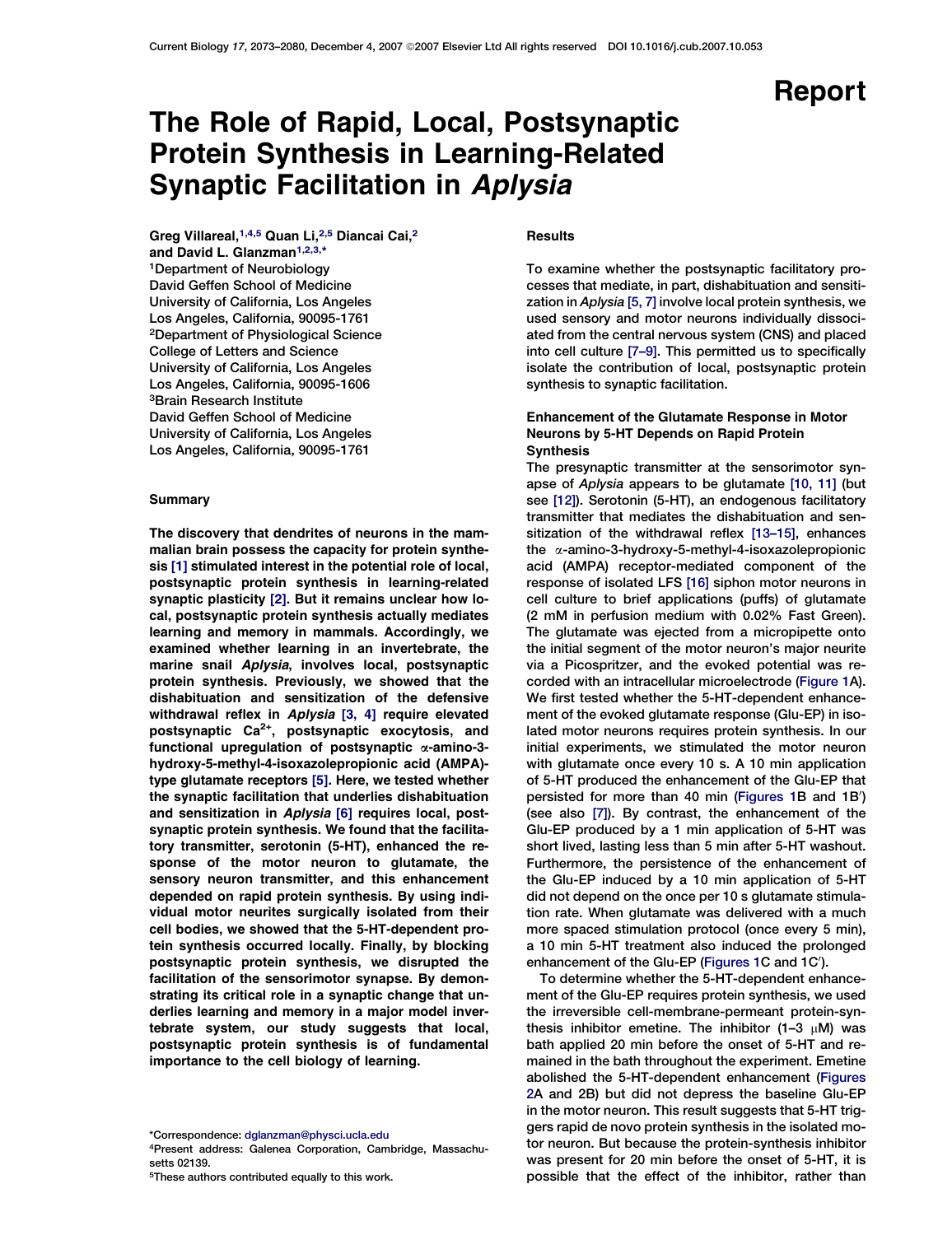<span id="page-1-0"></span>

Figure 1. 10 Min but Not 1 Min of 5-HT Stimulation Causes Prolonged Enhancement of the Glutamate-Evoked Response in Motor Neurons

(A) Composite micrograph and cartoon depicting the experimental arrangement. The cell cultures consisted exclusively of isolated small siphon (LFS) motor neurons [\[16\].](#page-6-0) Pulses of glutamate were pressure ejected from a micropipette (right) onto the initial segment of the major neurite of the motor neuron once every 10 s (except for the experiment shown in [C]). Fast Green was used for the visualization of the glutamate. The evoked glutamate potentials (Glu-EPs) were recorded from the motor neuron's cell body with a sharp microelectrode (left). See the [Experimental Pro](#page-5-0)[cedures](#page-5-0) for additional information. The scale bar represents 50  $\mu$ m.

(B) Sample Glu-EPs. Each pair of traces shows responses from one experiment. Traces marked "1" represent sample Glu-EPs evoked at the 5 min time point from the experiments summarized in (B'); those marked "2" represent Glu-EPs evoked at the 40 min time point. Scale bars represent 10mV and 500 ms.

(B') Comparison of the effects of 10 min (blue bar) and 1 min (brown bar) of 5-HT stimulation. Each symbol in the graph represents the mean normalized amplitude of six consecutive Glu-EPs. Motor neurons received 10 min of 5-HT (n = 9), 1 min of 5-HT (n = 10), or perfusion medium alone (n = 10; control group). The Glu-EP values were log transformed so that a parametric one-way ANOVA could be performed on the data for the 40 min time point. The ANOVA indicated that the group differences were highly significant ( $F_{[2,26]} = 7.77$ , p < 0.003). The mean Glu-EP in the 10 min 5-HT treatment group at the 40 min time point (147  $\pm$  8%) was significantly larger than that at the same time point in the 1 min 5-HT treatment group (110  $\pm$  11%), as well as in the group that received the control treatment (100  $\pm$  4%; post-hoc tests, p < 0.01 for each comparison). The difference between the 1 min 5-HT and the control groups was not significant (p > 0.05). The numbers below the data indicate the times at which the sample Glu-EPs shown in (B) were recorded. Error bars represent  $\pm$  SEM.

(C) Sample Glu-EPs from experiments in which glutamate was applied to the motor neuron once every 5 min. Otherwise, the procedures were identical to those used in the experiments in which the motor neuron was stimulated with glutamate every 10 s. See the legends for (A) and (B) for additional details. Scale bars represent 10mV and 500 ms.

(C') Effect of 5-HT when the motor neuron was stimulated with glutamate at a low rate. Each symbol represents the mean normalized amplitude of six Glu-EPs. Values were normalized to the Glu-EP recorded immediately before 5-HT application (t = 0 min). Either 5-HT (n = 7) or normal perfusion medium (n = 6, control group) was applied for 10 min. The Glu-EP in the 5-HT-treated group at the 40 min time point (140  $\pm$  10%) was significantly larger than was the control Glu-EP at 40 min (88  $\pm$  9%; p < 0.004, unpaired t test). The numbers below the data indicate the times at which the sample Glu-EPs shown in (C) were recorded. Error bars represent  $\pm$  SEM.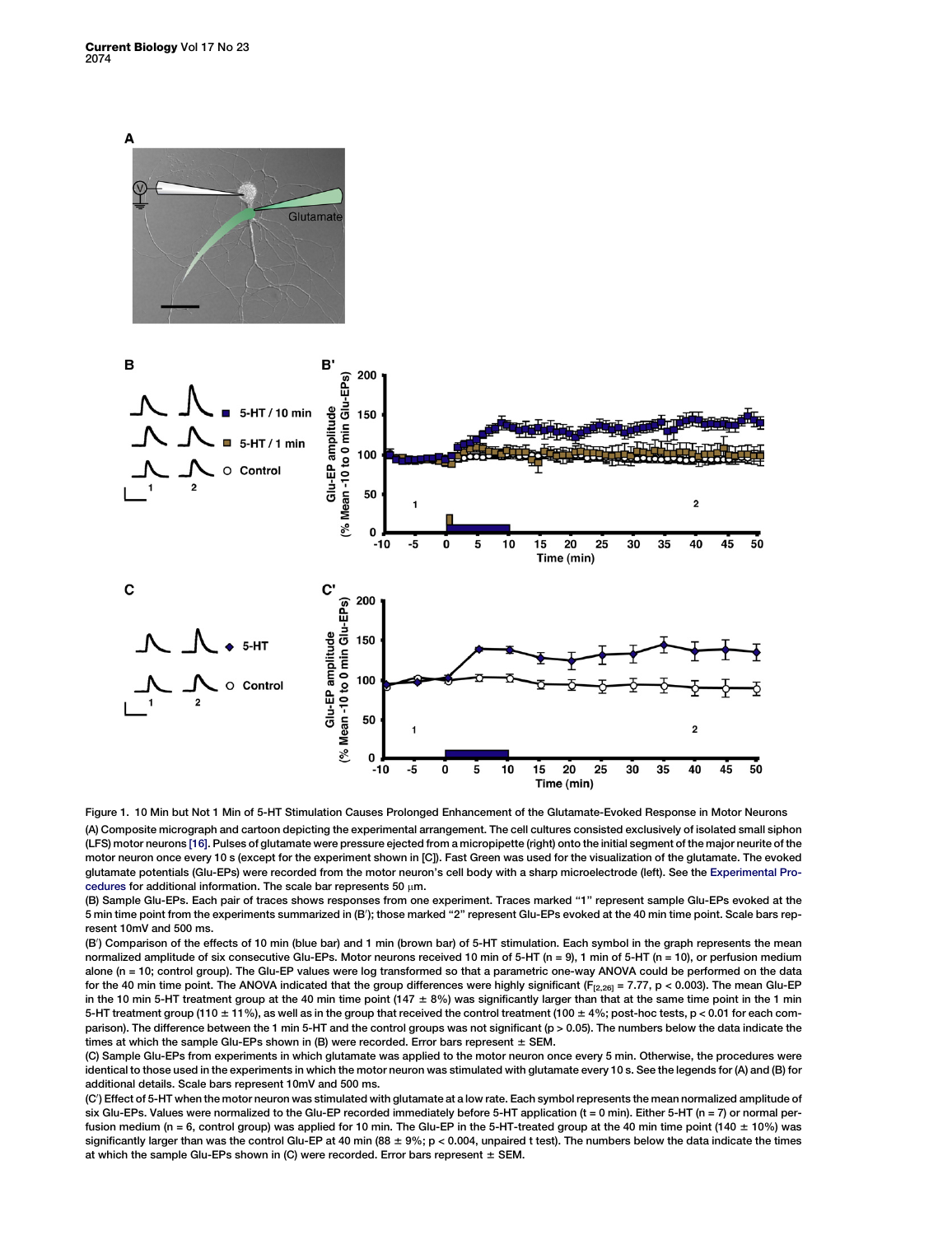<span id="page-2-0"></span>

Figure 2. Rapid Protein Synthesis Is Required for Enhancement of the Glutamate Response in Motor Neurons

(A) Sample Glu-EPs recorded at the 5 min (''1'') and 40 min (''2'') time points in one experiment from each group. The motor neuron was stimulated with glutamate once every 10 s. See the legends of [Figures 1](#page-1-0)A and 1B for details. Scale bars represent 10mV and 500 ms.

(B) Effect of starting emetine treatment prior to 5-HT treatment. Neurons received 5-HT (blue bar, n = 6), 5-HT in the presence of emetine (red bar, n = 6), emetine alone (n = 6), or neither 5-HT nor emetine (n = 6, control group). The group differences for the 40 min time point were significant  $(F_{[3,20]} = 20.41$ , p < 0.0001). The mean Glu-EP in the 5-HT group (152 ± 9%) was greater than that in the 5-HT-emetine (87 ± 6%), the emetine alone (98  $\pm$  4%), and the control (99  $\pm$  6%) groups (p < 0.001 for each comparison). There were no significant differences among the 5-HTemetine, emetine alone, and control groups at 40 min (p > 0.05). The numbers below the data indicate the times at which the sample Glu-EPs shown in (A) were recorded. Error bars represent  $\pm$  SEM.

(C) Sample Glu-EPs for the experiments shown in (D). Refer to (A).

(D) Effect of simultaneous 5-HT and emetine treatment. Refer to (B). We wished to perform one-way ANOVAs on each time point in this experiment. Therefore, we first performed a two-way ANOVA on the overall data. The two-way ANOVA indicated that the differences among the experimental groups were highly significant (F<sub>[3,23]</sub> = 11.61, p < 0.0001). There was also a significant interaction between experimental treatment and time ( $F_{[3,23]} = 3.44$ , p < 0.0001). The overall mean Glu-EP for the 5-HT group (131  $\pm$  1%, n = 8) was significantly greater than that in the 5-HTemetine (109  $\pm$  1%, n = 7), the emetine alone (102  $\pm$  1%, n = 6), and control (101  $\pm$  1%, n = 6) groups (p < 0.05 for each comparison). Furthermore, the overall mean Glu-EP in the 5-HT-emetine group was significantly greater than that in both the emetine alone and control groups (p < 0.05 for each comparison). Overall, the difference between the means in the emetine alone and control groups was not significant (p > 0.05). A one-way ANOVA on the 40 min data indicated that the group differences were highly significant ( $F_{[3,23]} = 14.33$ ,  $p < 0.0001$ ). Post-hoc tests indicated that the Glu-EP in the 5-HT group (147  $\pm$  8%) at this time was significantly greater than that in the 5-HT-emetine group (105  $\pm$  4%), as well as the emetine group (100  $\pm$  6%) and control group (99  $\pm$  6%; p < 0.0001 for each comparison). The differences among the latter three groups were not significant at 40 min (p > 0.05). To determine the earliest time at which the inhibition of protein synthesis disrupted 5-HT-dependent enhancement of the Glu-EP, we performed one-way ANOVAs on the data for the other time points. The time at which the difference between the amplitude of the Glu-EP in the 5-HT group and that in the 5-HT-emetine group first became significant was  $t = 13$  min (136  $\pm$  9% versus 110  $\pm$  9%, p < 0.05). Error bars represent  $\pm$  SEM.

being due to the disruption of de novo protein synthesis, was due instead to the elimination of proteins whose presence is required in the cell for facilitation. The elimination of such essential proteins by emetine might occur prior to the onset of 5-HT if the proteins turn over rapidly. To test this possibility, we performed experiments in which emetine and 5-HT were added coincidentally. In these experiments, emetine also blocked the 5-HT-dependent enhancement of the Glu-EP, although the disruptive effect of the protein-synthesis inhibitor was delayed (Figures 2C and 2D). One-way analyses of variance (ANOVAs) on the data for each of the time points revealed that the difference between the 5-HT group and 5-HT-emetine group first became

significant at  $t = 13$  min (see Figure 2D for details). These results suggest that the enhancement of the Glu-EP depends on protein synthesis within 3 min after the washout of 5-HT.

To test whether emetine's blockade of the enhancement of the glutamate response was due to a nonspecific action of the drug, we also examined the effect of a cell-membrane-permeant, but reversible, inhibitor of protein synthesis, cycloheximide. In these experiments, the drug (50  $\mu$ M) was washed into the culture dish 10 min before the start of testing and then washed out with the 5-HT. Cycloheximide also blocked 5-HT's enhancement of the Glu-EP ([Figure S1](#page-6-0) in the [Supplemental Data](#page-6-0) available online).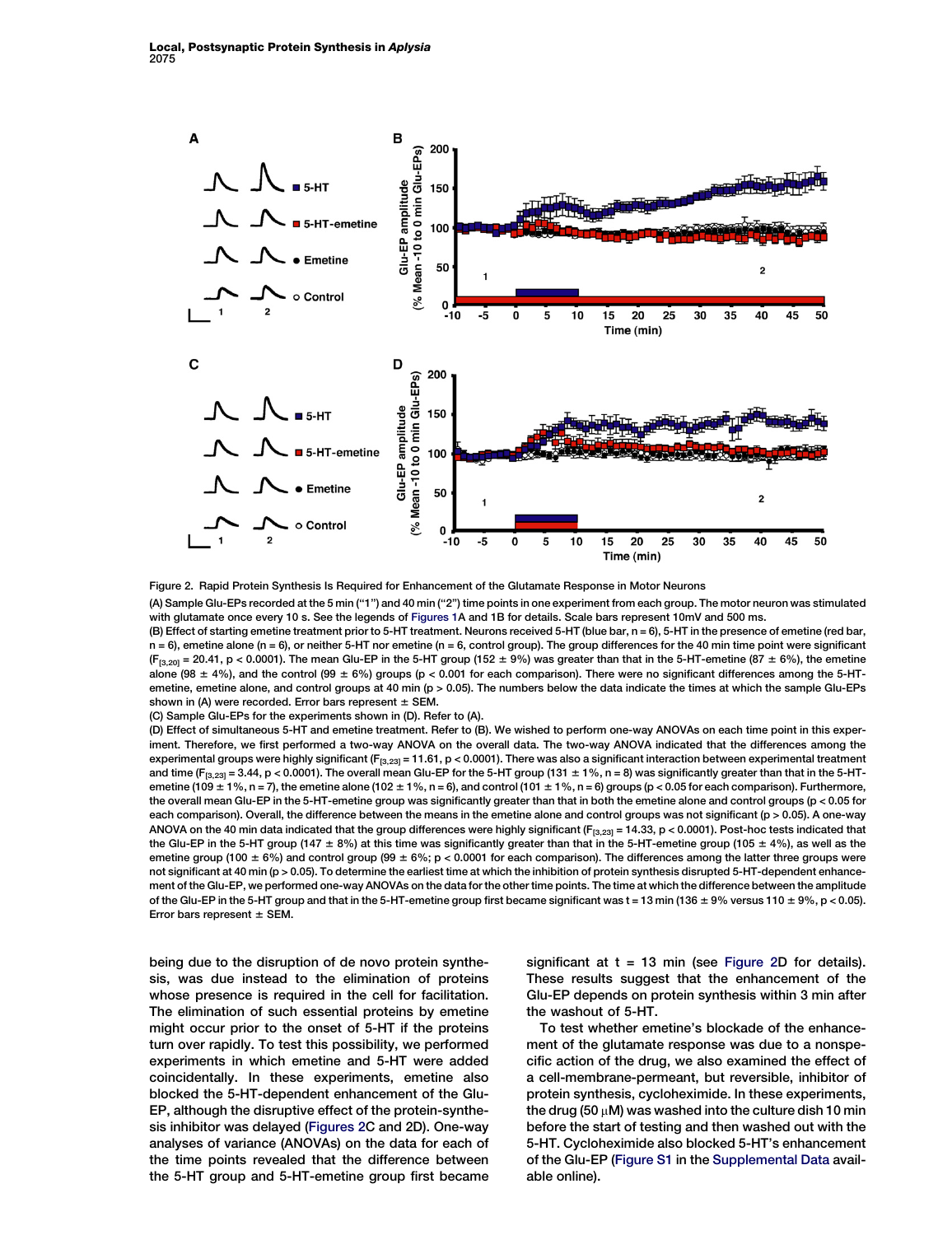

# Enhancement of the Glutamate Response in the Surgically Isolated Motor Neurite Also Depends on Protein Synthesis

The speed with which the inhibition of protein synthesis disrupted the 5-HT-dependent enhancement of the motor neuron's response to glutamate is consistent with the idea that 5-HT causes the rapid synthesis of proteins within the processes of the motor neuron rather than in the cell body. To further examine this idea, we performed experiments on isolated neurites of the identified giant motor neuron L7, which innervates the gill and mantle shelf [\[17\]](#page-6-0). The L7 cell was dissociated from the abdominal ganglion and placed into cell culture alone (Figure 3A). After 24 hr, the main neurite of the L7 cell was transected and the cell body was removed (Figures 3A and 3A'). (Note that neurites of invertebrate neurons can survive the loss of their cell bodies and continue to function normally for days to weeks [\[18, 19\]](#page-6-0).) Twenty-four to forty-eight hours after isolating the neurite of the L7 cell from its cell body, we impaled the neurite with a micropipette and stimulated it with glutamate (Figure  $3A''$ ). As was the case for the isolated siphon motor neuron ([Figure 1\)](#page-1-0), a 10 min application of 5-HT produced the prolonged enhancement of the Glu-EP, which was blocked with emetine (2.5  $\mu$ M) present in the culture dish (Figures 3B and 3C). Therefore, the motor neurite by Figure 3. Emetine Blocks Enhancement of the Glutamate-Evoked Response in a Surgically Isolated Motor Neurite

(A) Gill motor neuron L7 isolated in cell culture prior to soma removal. The dashed line shows where the main neurite was severed. The scale bar represents 100  $\mu$ m.

(A') The neurite was allowed to recover 24-48 hr after it was severed. Note the swelling of the neurite proximal to the former site of the cell body.

 $(A'')$  The neurite was impaled with a sharp electrode. The stimulation and recording methods were like those used in the experiments that used the LFS motor neurons with their cell bodies [\(Figures 1 and 2\)](#page-1-0). Glutamate was applied to the isolated neurite every 10 s. See [Figure 1](#page-1-0)B and the [Experimental](#page-5-0) [Procedures](#page-5-0) for recording and stimulation methods.

(B) Sample Glu-EPs recorded at the 5 min ("1") and 40 min ("2") time points in one experiment from each group. The scale bars represent 10mV and 500 ms.

(C) Effect of the inhibition of protein synthesis on the enhancement of the glutamate response in the neurite. The Glu-EP values were log transformed, and one-way ANOVA was performed on data for the 40 min time point. The differences among the four groups at this time were highly significant ( $F_{[3,25]}$  = 15.45, p < 0.0001). The mean Glu-EP in the 5-HT group (159  $\pm$  13%, n = 8) was significantly greater than that in the 5-HT-emetine (98  $\pm$  5%, n = 7), as well as in the emetine alone (95  $\pm$  2%, n = 7) and control (99  $\pm$ 5%,  $n = 7$ ) groups ( $p < 0.001$  for each comparison). There were no other significant differences among the groups. The numbers below the data indicate the times at which the sample Glu-EPs shown in (B) were recorded. Error bars represent  $\pm$  SEM.

itself can support the persistent enhancement of the Glu-EP; moreover, the enhancement depends on local protein synthesis.

# Synaptic Facilitation Requires Postsynaptic Protein Synthesis

We next asked whether local, postsynaptic protein synthesis plays a role in the synaptic facilitation that mediates the dishabituation and sensitization of the withdrawal reflex. To address this question, we used cultured synapses between a single sensory neuron and a single LFS siphon motor neuron [\[5, 20\]](#page-6-0) ([Figure 4A](#page-4-0)). The sensory neuron and motor neuron were each impaled with microelectrodes. The sensory neuron was stimulated every 5 min, and the excitatory postsynaptic potential (EPSP) recorded in the motor neuron. In some experiments, 5-HT was added to the perfusion medium after the second test stimulus. In other experiments, no 5-HT was added; we included these experiments (''test alone'') to control for the significant homosynaptic depression exhibited by the sensorimotor synapse in response to the low-frequency stimulation of the sensory neuron [\[21\].](#page-6-0) As reported recently [\[5\]](#page-6-0), the 5-HT treatment produced facilitation of the EPSP that lasted for at least 50 min after the washout of the drug. We examined whether this prolonged facilitation requires postsynaptic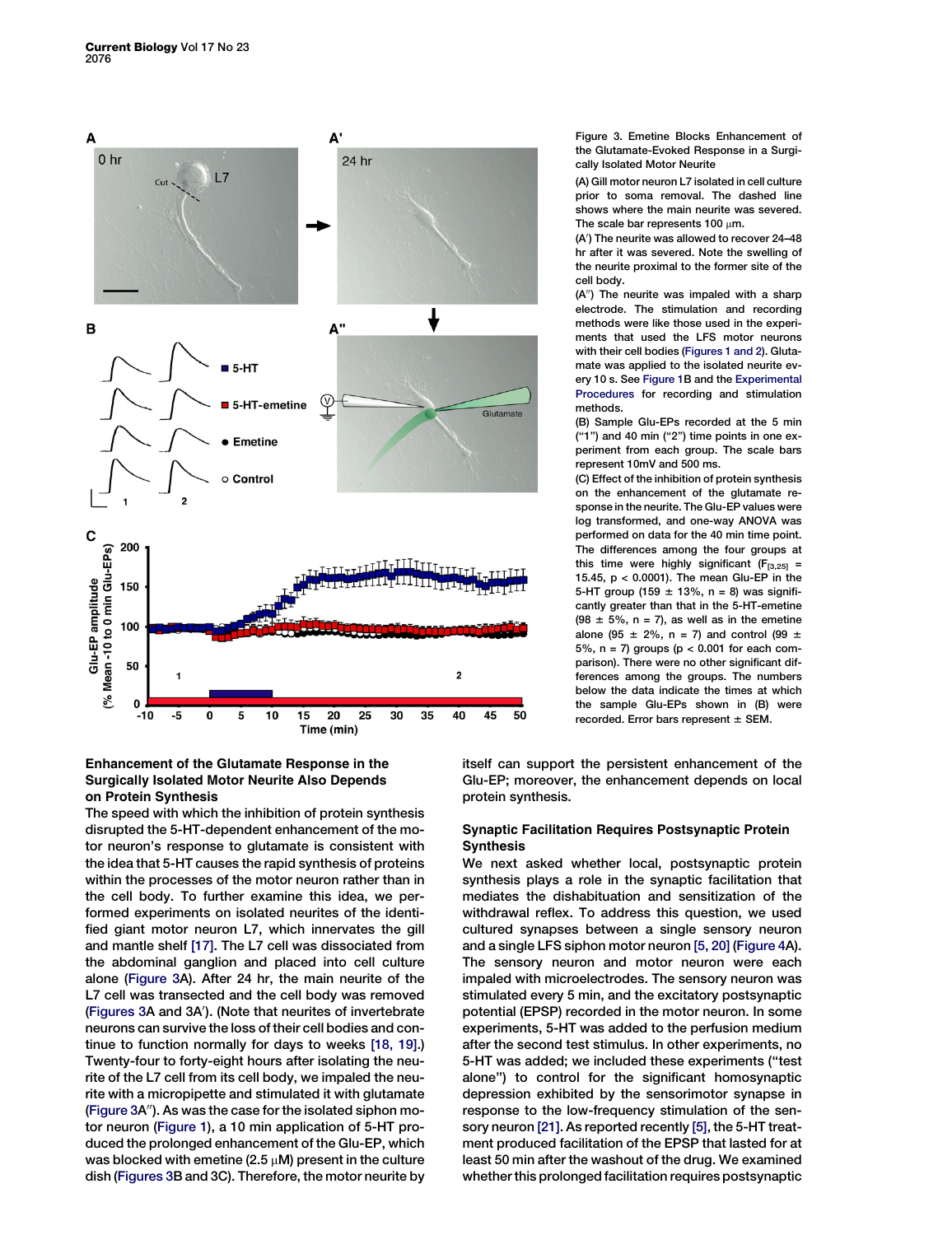<span id="page-4-0"></span>



(A) Experimental arrangement. The scale bar represents 50  $\mu$ m.

(B) Representative EPSPs. Trial times correspond to those shown in the graph in (C). Scale bars represent 10mV and 40 ms. (C) Mean normalized amplitude of the EPSPs. The EPSP values were log transformed prior to the performance of a two-way ANOVA on the overall data. The two-way ANOVA indicated that the differences among the experimental groups were significant ( $F_{[3,22]} = 24.76$ , p < 0.0001). There was also a significant interaction between experimental treatment and time ( $F_{[3,22]}$  = 11.22, p < 0.0001). SNK post-hoc tests showed that the overall mean EPSP in the 5-HT group (144  $\pm$  7%, n = 7) was significantly greater than that in the 5-HT-gelonin (112  $\pm$  10%, n = 6), the gelonin alone (62  $\pm$  $2\%)$ , and the test alone (61 ±  $2\%$ , n = 6) groups (p < 0.05 for each comparison). There was also a significant difference between the 5-HT-gelonin and the gelonin alone groups, and between the 5-HT-gelonin and the test alone groups (p < 0.05 for each comparison). There was no significant overall difference between the gelonin alone and test alone groups (p > 0.05). One-way ANOVAs were performed on every time point for the experiment. These revealed that the difference between the 5-HT and 5-HT-gelonin EPSPs became significant at  $t = 20$  (132  $\pm$  15% versus 95  $\pm$  16%, p < 0.05). Moreover, the differences between the 5-HT-gelonin EPSP and gelonin alone EPSP (61  $\pm$  6%), as well as between 5-HT-gelonin EPSP and the test alone EPSP (62  $\pm$  4%), were not significant at t = 20 (p > 0.05 for each comparison). The numbers below the data indicate the times at which the sample EPSPs in  $(B)$  were recorded. Error bars represent  $\pm$  SEM.

protein synthesis by injecting the cell-membrane-impermeant inhibitor gelonin [\[22, 23\]](#page-7-0) into the motor neuron prior to testing. Postsynaptic gelonin significantly reduced the facilitation after the washout of 5-HT. Interestingly, the protein-synthesis inhibitor did not affect facilitation while the drug was present in the bath, consistent with the idea that short-term facilitation does not require postsynaptic protein synthesis [\[24–26\]](#page-7-0) (but see below).

To determine the earliest time at which the postsynaptic gelonin adversely affected facilitation, we performed a one-way ANOVA on each test point in the experiment. The results indicated that the difference between the 5-HT and 5-HT-emetine groups was significant by the 20 min test (see Figure 4 for details). Furthermore, the 20 min test was also the earliest point at which the differences between the 5-HT-emetine and the emetine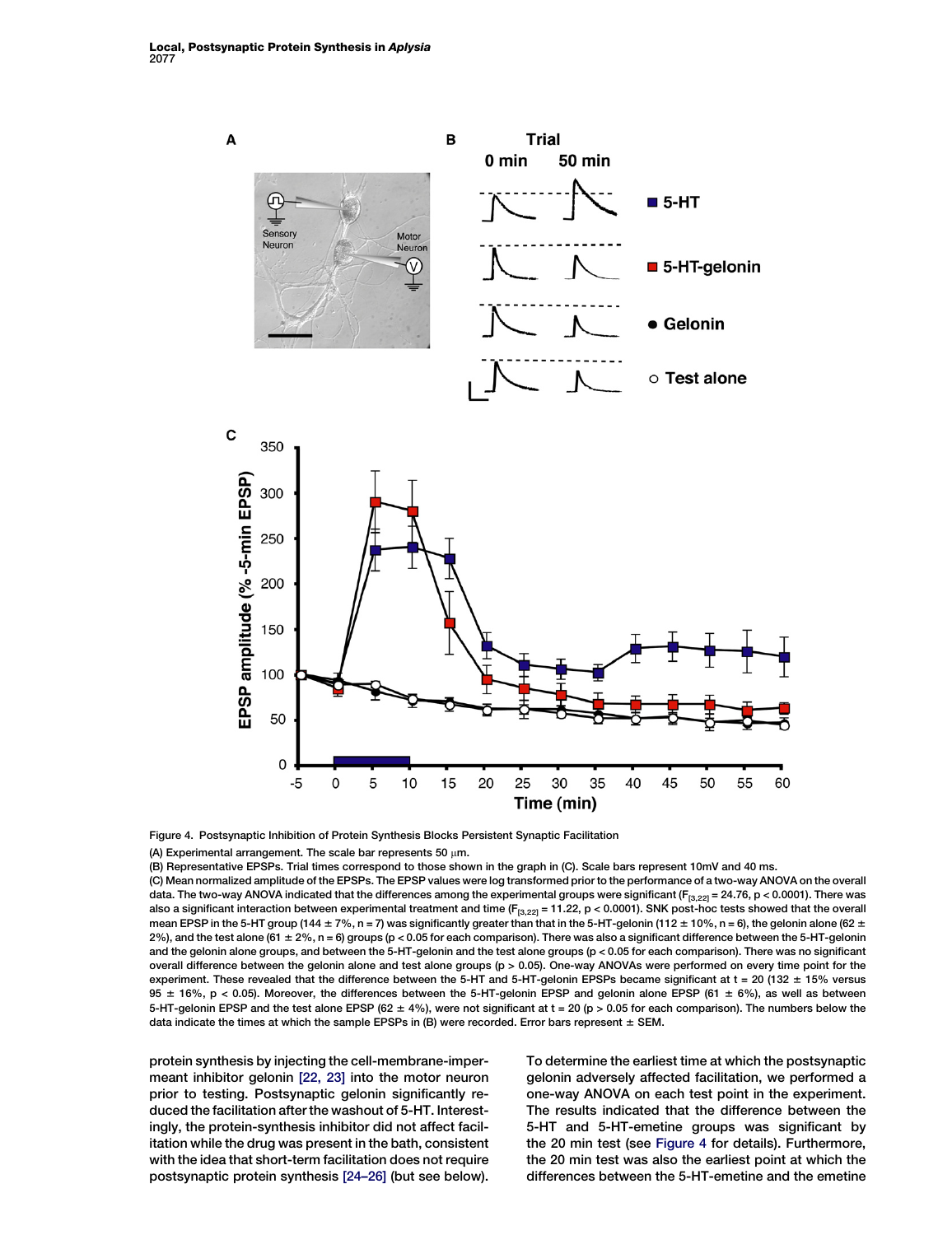<span id="page-5-0"></span>alone groups, as well as between the 5-HT-emetine and test alone groups, were insignificant. Therefore, the inhibition of protein synthesis impaired synaptic facilitation by 10 min after 5-HT washout.

## **Discussion**

Clusters of ribosomes have been found in the postsynaptic region of the giant synapse of a cephalopod mollusk, the squid [\[27\]](#page-7-0); this finding indicates that local, postsynaptic translation can occur in at least some invertebrate synapses and provides additional support for the present results. Our data agree with those from mammalian studies pointing to a critical role for local, postsynaptic protein synthesis in learning-related synaptic plasticity, including long-term potentiation (LTP) and long-term depression (LTD) (reviewed in [\[28\]\)](#page-7-0), as well as in certain forms of learning [\[29\]](#page-7-0). Particularly intriguing in light of our results are recent data showing that 15 min of stimulation with the monamine dopamine triggers the synthesis of the GluR1 subunit of AMPA receptors in dendrites of hippocampal neurons in culture [\[30\]](#page-7-0). We have found that 5-HT produces the upregulation of the functional expression of AMPA receptors in Aplysia motor neurons [\[5, 7\].](#page-6-0) The idea that 5-HT treatment triggers the rapid synthesis of AMPA receptors in motor neurites is therefore attractive [\[31\]](#page-7-0). At present, however, we do not know the identity of the local postsynaptic protein(s) whose synthesis is stimulated by 5-HT.

The persistent in vitro synaptic facilitation produced in the present study by 10 min of 5-HT treatment ([Figure 4\)](#page-4-0) might represent a type of intermediate-term facilitation (ITF), which has been previously described for the sensorimotor synapse [\[24, 26\].](#page-7-0) This form of synaptic plasticity lasts more than 30 min, but less than 3 hr, and requires protein synthesis but not gene transcription [\[24, 25\]](#page-7-0). A role for postsynaptic protein synthesis in ITF has not been shown previously. Our results suggest that at least some forms of ITF involve local protein synthesis in the motor neuron.

The rapidity of the requirement for postsynaptic protein synthesis in the enhancement of the glutamate response ([Figures 2 and 3\)](#page-2-0) and in synaptic facilitation [\(Figure 4\)](#page-4-0) in the present study is unprecedented in studies of learning-related plasticity in Aplysia. Our results indicate that the onset of de novo local protein synthesis recruited in the motor neuron by a 10 min application of 5-HT is not later than 10 min after the washout of the drug. Because this estimate includes the time required for the protein synthesis inhibitor to cross the cell membrane (in the case of the bath-applied inhibitors) and reach critical sites for protein synthesis within the neurites of the motor neuron, 5-HT might actually trigger de novo synthesis of proteins in motor neurites significantly earlier. Previous results indicate that anisomycin, a cell-membrane-permeant inhibitor of protein synthesis, can produce  $\sim$  90% inhibition of leucine incorporation in the abdominal ganglion of Aplysia within 15 min [\[32\]](#page-7-0). Furthermore, the injection of emetine into intact Aplysia inhibits protein synthesis, as measured by leucine incorporation, within central ganglia by more than 90% within 30 min [\[33\].](#page-7-0) These results provide support for the present study by indicating that inhibitors of protein synthesis can significantly reduce amino acid incorporation in the CNS of Aplysia within minutes. Although unprecedented in studies of Aplysia, a requirement for rapid protein synthesis has been documented in studies of synaptic plasticity in the mammalian brain (e.g., [\[34–36\]\)](#page-7-0).

Short-term facilitation (STF) in Aplysia is generally thought to last for less than 30 min and not to require protein synthesis [\[37–40\]](#page-7-0) (but see [\[24\]\)](#page-7-0). The present results challenge this common view. We observed that, although the inhibition of postsynaptic protein synthesis did not affect synaptic facilitation while 5-HT was present in the bath, it quickly (within 10 min) impaired facilitation after the washout of 5-HT ([Figure 4C](#page-4-0)). Interestingly, Ghirardi et al. [\[24\]](#page-7-0) found that treatment with five spaced pulses of very low concentrations of 5-HT (1-10 nM, compared to the 10-20  $\mu$ M concentration used in the present experiments) produced the facilitation of sensorimotor synapses in culture that persisted for 0.5 hr after the 5-HT treatment and did not depend on protein synthesis. Because the 5-HT treatment period lasted 1.5 hr, this means that very low doses of 5-HT can yield persistent facilitation in the absence of protein synthesis. Because of the lack of the persistent facilitation's dependence on protein synthesis, Ghirardi et al. referred to it as STF rather than ITF, despite its duration. If a requirement for protein synthesis and the lack of a requirement for gene transcription are considered to be the defining properties of ITF, then our results indicate that 10 min of 10-20  $\mu$ M 5-HT can produce ITF whose onset is within 10 min after washout of 5-HT.

In summary, this study, together with our earlier study [\[5\],](#page-6-0) presents compelling evidence that the dishabituation and sensitization of the withdrawal reflex in Aplysia depend on rapid, local synthesis of proteins in the postsynaptic motor neuron. Our data therefore provide strong support for the idea that local, postsynaptic protein synthesis is an important general mechanism in learning and memory.

#### Experimental Procedures

## Cell Cultures

Small siphon (LFS) [\[16\]](#page-6-0) motor neurons were individually dissociated from the abdominal ganglia of adult Aplysia californica (80-120 g) and isolated in cell culture [\[7\].](#page-6-0) The cell cultures used in the glutamate puff experiments consisted exclusively of isolated motor neurons or motor neurites. Experiments were performed on the neurons 3–5 days after they were placed into culture. In experiments on isolated motor neurites, the large identified motor neuron, L7, was dissociated from juvenile animals (1–4 g) and placed into cell culture. After 24 hr, the cell body of the L7 neuron was removed. The L7 neurites were maintained in culture for 24–48 hr, after which the experiments were performed. Sensorimotor cocultures, each comprising a single pleural sensory neuron and a single LFS motor neuron, were made, and experiments were performed on them as described previously [\[5\]](#page-6-0).

#### Electrophysiology

The electrophysiological methods used in the experiments on isolated motor neurons and sensorimotor cocultures were identical to those used in earlier studies [\[5, 7\].](#page-6-0) In brief, cultures were perfused with a solution consisting of 50% L-15/50% artificial seawater (ASW) during electrophysiological recording, which was performed at room temperature. For experiments on isolated motor neurons, the cell body—or, in the case of the experiments on isolated neurites, the stump of the severed major neurite—was impaled with a sharp microelectrode (20-30 M $\Omega$ ) and held at  $\sim$  -85mV (-0.2 to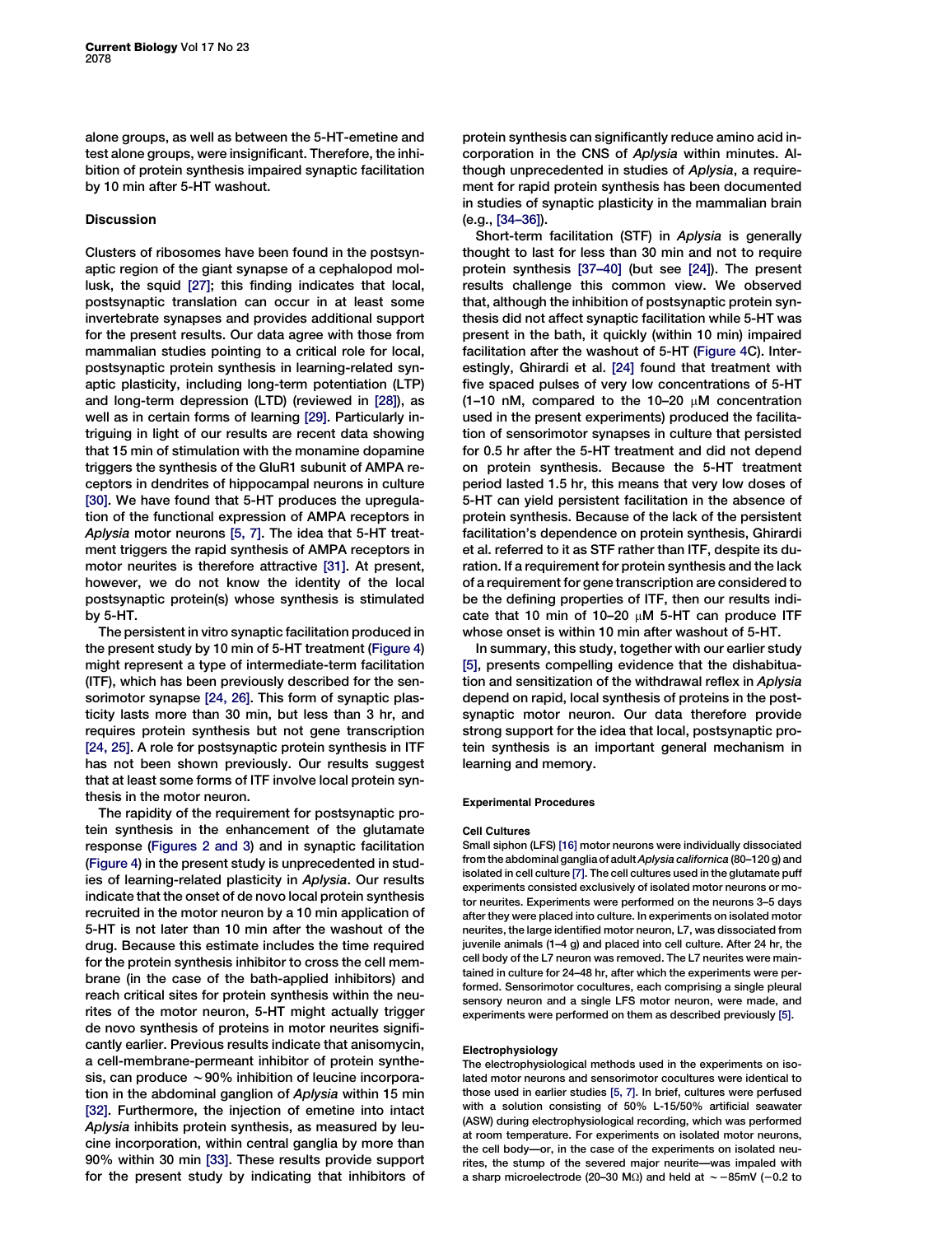<span id="page-6-0"></span> $-0.6$  nA holding current) throughout the experiment. Glutamate (2 mM in perfusion medium with 0.02% Fast Green) was pressure ejected from a micropipette onto the initial segment of the motor neuron's major neurite or the proximal stump of the L7 neurite. The duration and pressure of the ejection pulses used to deliver glutamate were adjusted at the start of each experiment so that an initial response of 5mV–30mV in isolated neurites and 5mV–15mV in isolated motor neurons could be evoked; thereafter, the ejection pulses were held constant throughout the experiment. The glutamate was washed out immediately after application via a rapid perfusion system.

For experiments on in vitro sensorimotor synapses, the presence of a chemical synaptic connection was first ascertained by the injection of a brief pulse of positive current (40 ms, 0.2–0.8 nA) into the sensory neuron and the recording of the resulting EPSP, if any. Given that the initial test pulse elicited an EPSP, gelonin was injected into some of the motor neurons via the recording electrode with air pressure (10 ms pulses, 1–5 psi; Pico-Spritzer II, Parker Hannifin [Fairfield, NJ]). The injection solution consisted of 25  $\mu$ M gelonin, 0.5 M potassium acetate, 10 mM Tris-HCl (pH 7.5), and 0.2% Fast Green so that the injection could be visualized. In additional control experiments, the vehicle solution was pressure injected into the motor neuron. The synapses were then rested for 30–45 min. Afterward, the synapses were stimulated once every 5 min throughout the experiments.

5-HT was prepared fresh daily as a 2 mM stock solution dissolved in ASW. The 5-HT was diluted to a final concentration of  $10-20$   $\mu$ M just before an experiment in the perfusion medium and applied to the cultures for 10 min, after which it was rapidly washed out with normal perfusion medium. Cycloheximide was dissolved in 0.1% dimethyl sulfoxide (DMSO). Emetine was simply dissolved in perfusion medium. Emetine or cycloheximide was added to the bath 20 min before the start of testing, unless otherwise indicated. All drugs were from Sigma (St. Louis, MO), except for gelonin (Aczon [Bologna, Italy]).

#### Statistical Analyses

For the experiments on isolated motor neurons or neurites, the peak amplitudes of the evoked glutamate potentials (Glu-EPs) were normalized to the mean amplitude of the 60 Glu-EPs immediately before the application of 5-HT, 5-HT-drug, or vehicle—or to the amplitude of the Glu-EP on the 0 min trial in the experiments presented in [Fig](#page-1-0)[ures 1C](#page-1-0) and 1C'-and expressed as the percent mean  $\pm$  the standard error of the mean (SEM). Parametric tests were used for all statistical analyses. For the experiments involving either the isolated motor neuron or the isolated neurite group, differences were assessed with the 40 min time point. A one-way ANOVA was performed on the data for the 40 min time point, and Student-Newman-Keuls (SNK) post-hoc tests for pairwise comparisons followed. (Because there were only two groups in the experiment presented in [Figures](#page-1-0) [1C](#page-1-0) and 1C', the differences at the 40 min time point were assessed with an unpaired t test.) We wished to determine the earliest time point at which the group differences became significant in the data presented in Figures [2D](#page-2-0) and [4](#page-4-0)C. Accordingly, a two-way ANOVA, with time as one factor and treatment as the other, was performed on all of the data; one-way ANOVAs were then performed on the data for each of the time points.

#### Supplemental Data

One figure is available at [http://www.current-biology.com/cgi/](http://www.current-biology.com/cgi/content/full/17/23/2073/DC1/) [content/full/17/23/2073/DC1/](http://www.current-biology.com/cgi/content/full/17/23/2073/DC1/).

#### Acknowledgments

We thank P. Legendre, K. Martin, T. O'Dell, S. Otani, and F. Schweizer for their helpful comments on the manuscript and L. Olson for assistance with the figures. This research was supported by National Institutes of Health grants R37 NS029563 and K02 MH067062 to D.L.G., and F31 NS04556401 to G.V.

Received: September 9, 2007 Revised: October 22, 2007 Accepted: October 22, 2007 Published online: November 15, 2007

#### References

- 1. Steward, O., and Levy, W.B. (1982). Preferential localization of polyribosomes under the base of dendritic spines in granule cells of the dentate gyrus. J. Neurosci. 2, 284–291.
- 2. Sutton, M.A., and Schuman, E.M. (2006). Dendritic protein synthesis, synaptic plasticity, and memory. Cell 127, 49–58.
- 3. Pinsker, H., Kupfermann, I., Castellucci, V., and Kandel, E. (1970). Habituation and dishabituation of the gill-withdrawal reflex in Aplysia. Science 167, 1740–1742.
- 4. Carew, T.J., Castellucci, V.F., and Kandel, E.R. (1971). An analysis of dishabituation and sensitization of the gill-withdrawal reflex in Aplysia. Int. J. Neurosci. 2, 79–98.
- 5. Li, Q., Roberts, A.C., and Glanzman, D.L. (2005). Synaptic facilitation and behavioral dishabituation in Aplysia: Dependence upon release of  $Ca^{2+}$  from postsynaptic intracellular stores, postsynaptic exocytosis and modulation of postsynaptic AMPA receptor efficacy. J. Neurosci. 25, 5623–5637.
- 6. Antonov, I., Kandel, E.R., and Hawkins, R.D. (1999). The contribution of facilitation of monosynaptic PSPs to dishabituation and sensitization of the Aplysia siphon withdrawal reflex. J. Neurosci. 19, 10438–10450.
- 7. Chitwood, R.A., Li, Q., and Glanzman, D.L. (2001). Serotonin facilitates AMPA-type responses in isolated siphon motor neurons of Aplysia in culture. J. Physiol. 534, 501–510.
- 8. Rayport, S.G., and Schacher, S. (1986). Synaptic plasticity in vitro: Cell culture of identified Aplysia neurons mediating short-term habituation and sensitization. J. Neurosci. 6, 759– 763.
- 9. Glanzman, D.L., Kandel, E.R., and Schacher, S. (1989). Identified target motor neuron regulates neurite outgrowth and synapse formation of Aplysia sensory neurons in vitro. Neuron 3, 441– 450.
- 10. Dale, N., and Kandel, E.R. (1993). L-glutamate may be the fast excitatory transmitter of Aplysia sensory neurons. Proc. Natl. Acad. Sci. USA 90, 7163–7167.
- 11. Levenson, J., Sherry, D.M., Dryer, L., Chin, J., Byrne, J.H., and Eskin, A. (2000). Localization of glutamate and glutamate transporters in the sensory neurons of Aplysia. J. Comp. Neurol. 423, 121–131.
- 12. Trudeau, L.E., and Castellucci, V.F. (1993). Excitatory amino acid neurotransmission at sensory-motor and interneuronal synapses of Aplysia californica. J. Neurophysiol. 70, 1221–1230.
- 13. Brunelli, M., Castellucci, V., and Kandel, E.R. (1976). Synaptic facilitation and behavioral sensitization in Aplysia: Possible role of serotonin and cyclic AMP. Science 194, 1178–1181.
- 14. Glanzman, D.L., Mackey, S.L., Hawkins, R.D., Dyke, A.M., Lloyd, P.E., and Kandel, E.R. (1989). Depletion of serotonin in the nervous system of Aplysia reduces the behavioral enhancement of gill withdrawal as well as the heterosynaptic facilitation produced by tail shock. J. Neurosci. 9, 4200–4213.
- 15. Marinesco, S., and Carew, T.J. (2002). Serotonin release evoked by tail nerve stimulation in the CNS of Aplysia: Characterization and relationship to heterosynaptic plasticity. J. Neurosci. 22, 2299–2312.
- 16. Frost, W.N., Clark, G.A., and Kandel, E.R. (1988). Parallel processing of short-term memory for sensitization in Aplysia. J. Neurobiol. 19, 297–334.
- 17. Koester, J., and Kandel, E.R. (1977). Further identification of neurons in the abdominal ganglion of Aplysia using behavioral criteria. Brain Res. 121, 1–20.
- 18. Bittner, G.D. (1991). Long-term survival of anucleate neurons and its implications for nerve regeneration. Trends Neurosci. 14, 188–193.
- 19. Schacher, S., and Wu, F. (2002). Synapse formation in the absence of cell bodies requires protein synthesis. J. Neurosci. 22, 1831–1839.
- 20. Lin, X.Y., and Glanzman, D.L. (1994). Long-term potentiation of Aplysia sensorimotor synapses in cell culture: Regulation by postsynaptic voltage. Proc. Biol. Sci. 255, 113–118.
- 21. Castellucci, V.F., and Kandel, E.R. (1974). A quantal analysis of the synaptic depression underlying habituation of the gillwithdrawal reflex in Aplysia. Proc. Natl. Acad. Sci. USA 71, 5004–5008.